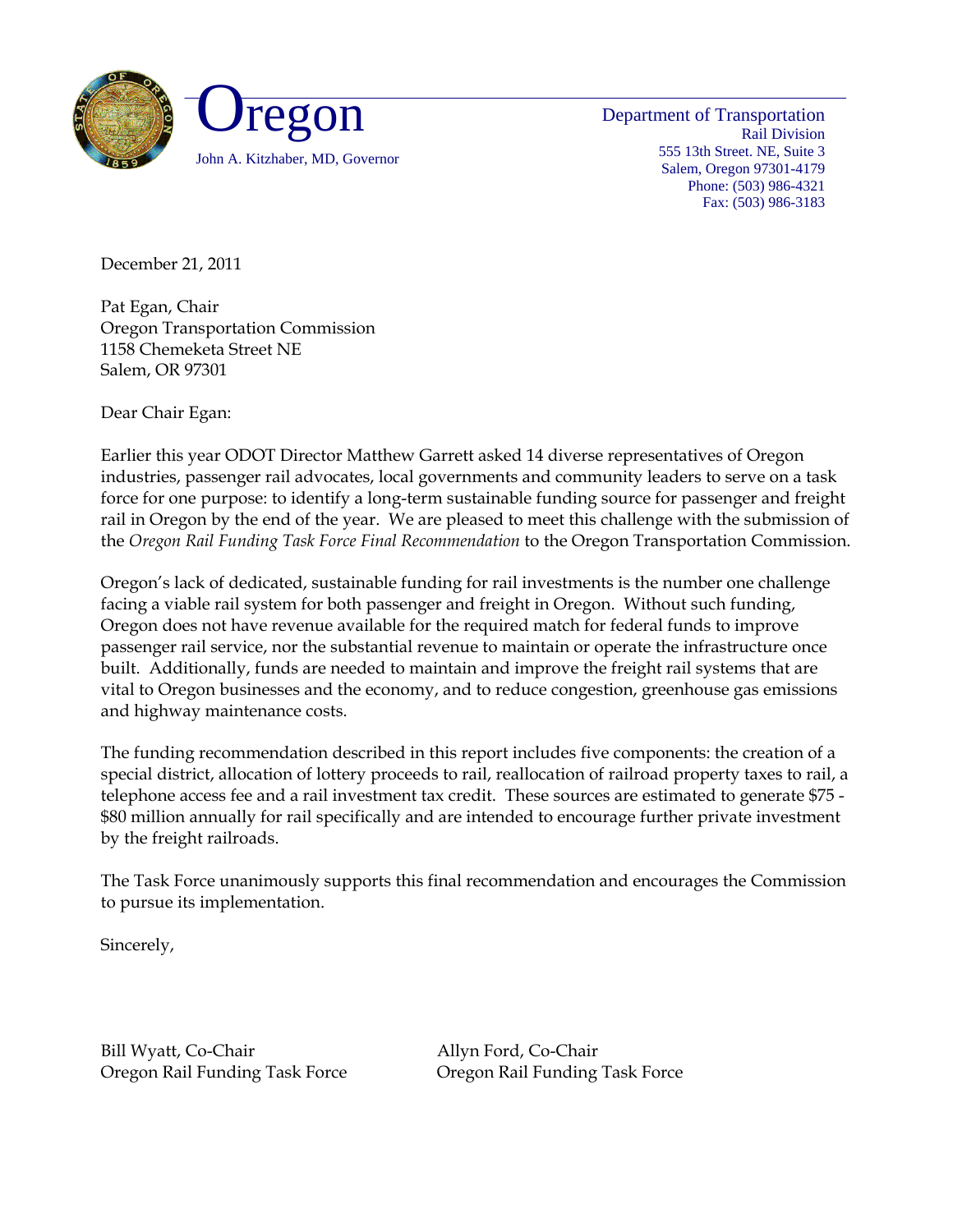# **Oregon Rail Funding Task Force Final Recommendation**

The *Oregon Transportation Plan* (2006) describes Oregon's vision for a transportation system that supports people, places and the economy. Fulfilling this vision is dependent on a robust freight and passenger rail system. Rail service supports economic development for all regions of Oregon by providing a competitive transportation option for shippers and passengers while improving mobility, reducing roadway congestion and reducing greenhouse gas emissions. Freight demand is projected to grow by as much as 80 percent between the year 2000 and 2030. Without preservation and strategic growth of the rail system, our highway system will experience increased congestion, which the *Oregon Transportation Plan* identifies as a major issue facing Oregon's transportation system. A degenerative rail system will negatively impact Oregon industries and ports and cause them to be less competitive in an increasingly challenging global economy.

Current and future rail investment needs in Oregon are significant, yet sustainable and reliable funding sources to support these needs are nonexistent. Identification of sustainable funding sources for rail needs is necessary to ensure that Oregon citizens and industries have access to an effective passenger and freight rail system, especially when considering the increased demand for both passenger and freight transportation over the next 20 years.

The *Oregon Rail Funding Task Force* (*ORFTF*) was formed by the Oregon Department of Transportation (ODOT) to review and recommend rail funding options and strategies to support state rail needs. The *ORFTF* met four times between April and November 2011 and developed a revenue package consisting of five components, estimated to generate **\$75-\$80 million** annually. Details of the recommendation are presented in this report.

#### **Table 1. Members of the Oregon Rail Funding Task Force**

| Bill Wyatt, Port of Portland (Co-Chair)                      | Dale Keller, City of Prineville Railway |  |
|--------------------------------------------------------------|-----------------------------------------|--|
| Allyn Ford, Roseburg Forest Products (Co-Chair)              | Bob Levy, Board of Agriculture          |  |
| Randall Edwards, Former State Treasurer/State Representative | Neil McFarlane, TriMet                  |  |
| Terry Finn, BNSF Railway                                     | Caddy McKeown, Port of Coos Bay         |  |
| Dave Frohnmayer, University of Oregon                        | Scott Moore, Union Pacific              |  |
| Rob Freres Jr., Freres Lumber                                | Susan Morgan, Douglas County            |  |
| Tom Hughes, Metro                                            | Dave Rosenfeld, OSPIRG                  |  |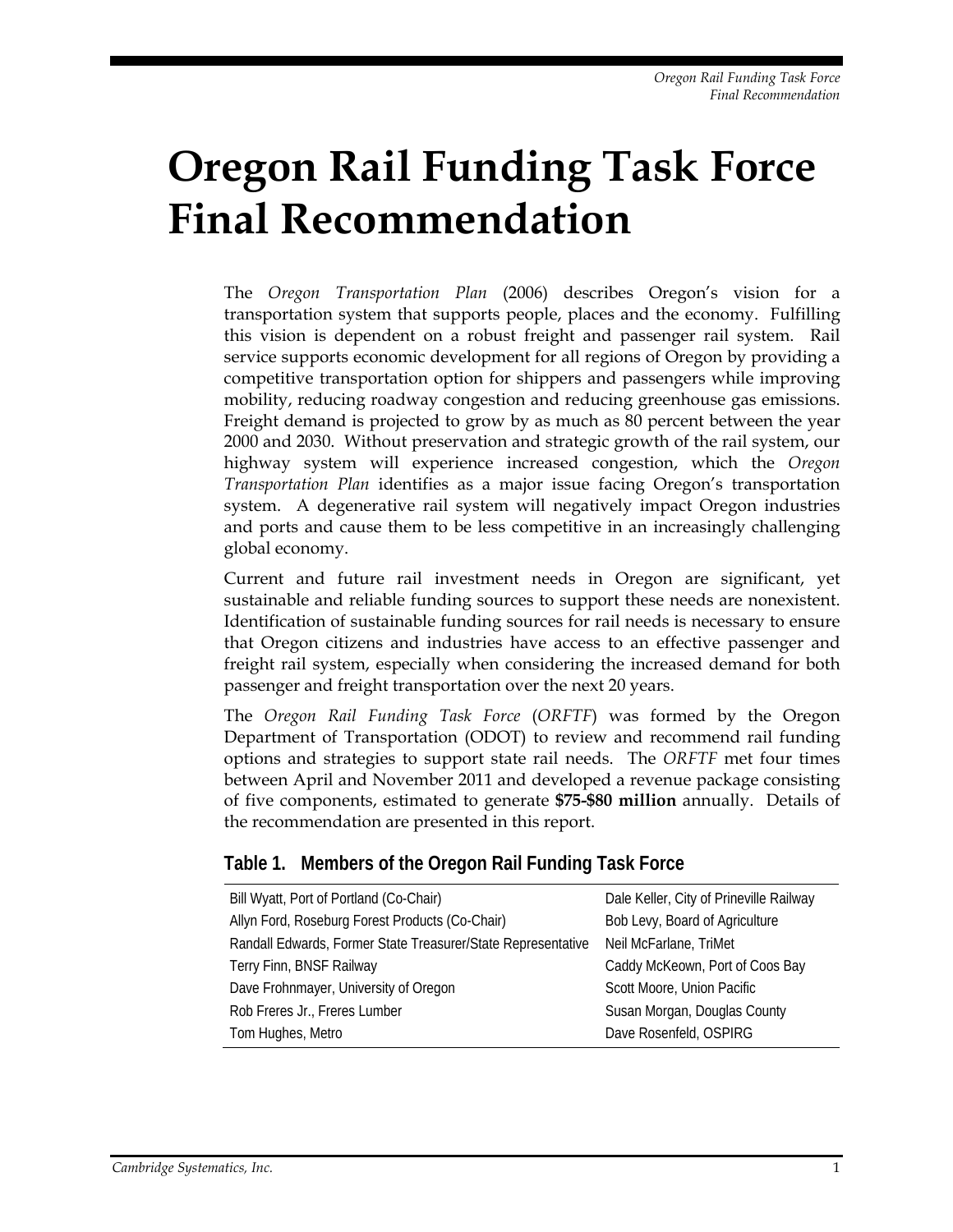## **RAIL FUNDING NEEDS**

In 2010, ODOT released the *Oregon Rail Study*, which documents the existing condition and use of Oregon's freight and passenger rail system. The study identifies investments needed to maintain and grow rail service in Oregon which are summarize below*.* The next step will be to further define the specific needs and incorporate them into the next version of the *Oregon Rail Plan* which will begin in 2012. The research and recommendation developed by the *ORFTF* will also be incorporated into the *Oregon Rail Plan.*

It is important to note that while there are many needs, it is not the State's responsibility to fund them entirely. The vast majority of the rail system is privately owned and operated. The railroads, especially the larger ones, invest heavily in their networks. However, since moving goods by rail has positive impacts on quality of life issues, including reduced pollution, congestion, highway costs, fuel consumption, improved safety, and economic growth, there is a role for the State to play in leveraging the improvements to meet Oregon's transportation, livability, and economic goals.1

#### **Freight Rail Needs**

A variety of freight rail needs exist on the shortline railroads, as well as on the long-haul rail routes. These include maintaining/upgrading aging infrastructure (including bridges and tunnels), building new facilities, and increasing capacity.

#### *Aging Infrastructure*

Maintaining and upgrading deteriorating rail infrastructure is especially challenging for shortline railroads. The *Oregon Rail Study* identified 14 rail corridors at-risk of closing, in large part, due to aging infrastructure. Continued State investment in the shortlines, through programs like *Connect*Oregon, is key to preserving the shortline network. Estimates to improve shortline track, tunnels, and bridges to handle today's heavier and taller trains and increase speeds beyond 10 mph range from **\$324 million to \$2.1 billion**. The range is large primarily because of the different approaches to bridge and tunnel improvements. The costs increase significantly when opting to replace bridges so that they are in top shape and can handle higher speed trains and heavier rail cars. In addition, upgrading tunnels to handle taller, double-stack container cars also adds significant costs to this investment category.

-

<sup>1</sup> *Oregon Rail Study*, p. 161.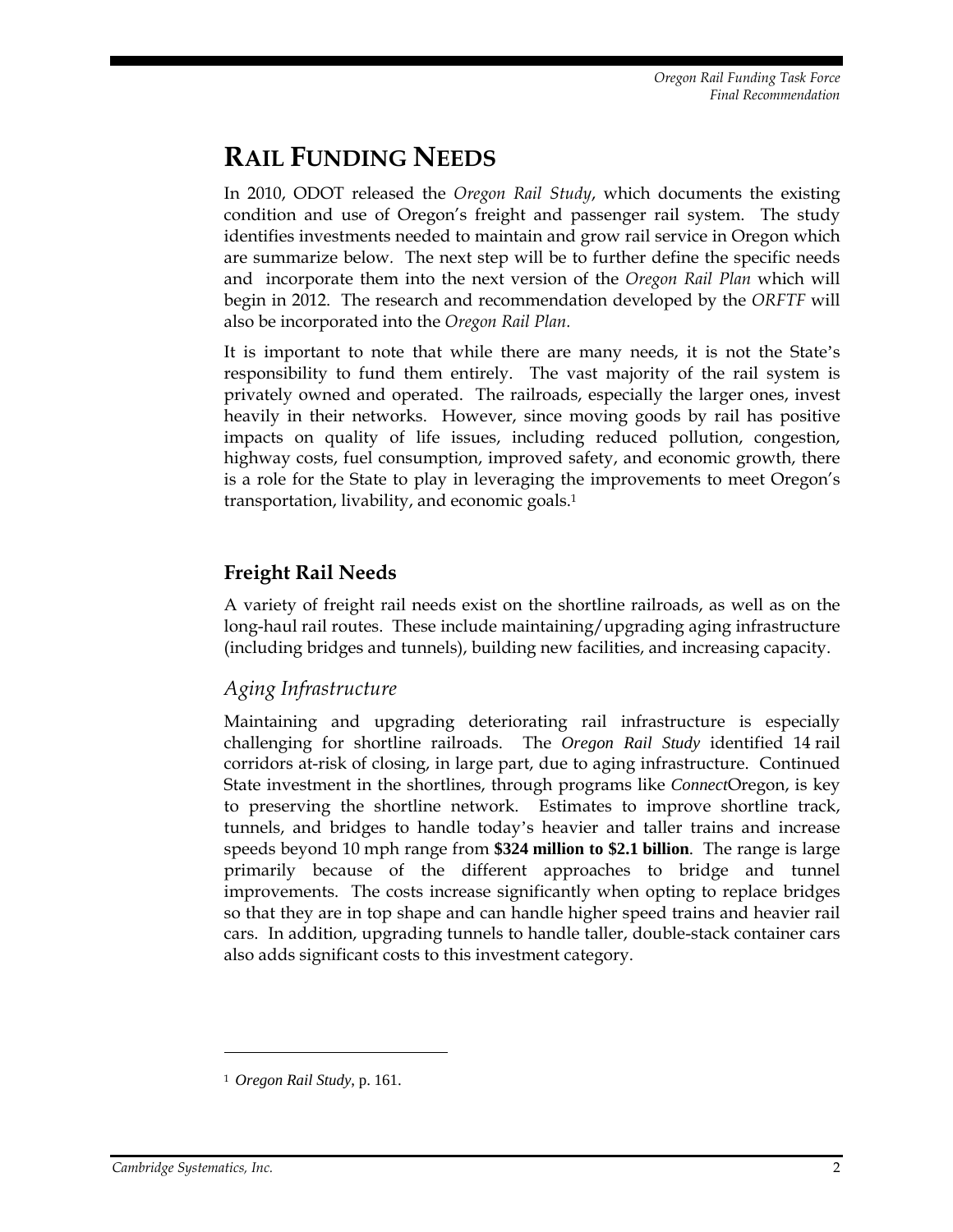#### *New Facilities and Equipment*

- 1. **New Facilities.** The *Oregon Rail Study* identified several opportunities to increase rail service in Oregon. One important component in the strategy to make that happen involves creating new facilities, where shipments can be consolidated and move between truck and rail. Such facilities could include, for example, grain aggregation facilities in eastern Oregon or hub facilities for the short-haul bulk and intermodal markets along the I-5 corridor. These facilities range greatly in price depending on size and location. For purposes of this report, three facilities are included, two smaller estimated at \$20 million each and one larger estimated at \$200 million, totaling **\$240 million**.
- 2. **Equipment.** In some cases, lack of rail cars limits shippers' access to rail service. Some states have purchased rail cars as a means for securing rail service that otherwise would not be available. For example, Washington State purchased rail cars to facilitate movement of barley and wheat from eastern Washington to export grain elevators on the Columbia River and Puget Sound. These rail cars are now used by the railroads. Oregon could opt to do the same to support industries that lack rail service due to rail car shortages. Such action could help increase mobility and reduce costs for key industries in the state that do not currently benefit from rail service. In addition to lack of rail cars, old locomotives can burden railroads. The shortlines, in particular, typically own and operate older, less fuel efficient locomotives. Providing incentives and/or assistance to modernize equipment with more fuel efficient and "greener" locomotives would reduce both operation costs and greenhouse gas emissions. A shortline in California recently paid \$1.5 million each to replace its locomotives with "ultra-green" locomotives.2 **\$75 million to \$100 million** are assumed for equipment needs.

#### *Capacity Enhancements*

Expected future delays on Oregon's busy, long-haul railroad routes will make rail service less accessible to Oregon shippers.3 Particularly heavy traffic areas include the Portland region, the east-west Union Pacific track to the east of Portland, as well as the stretch of shared Union Pacific/BNSF track between Chemult and the California border. To continue to support the growth of passenger and freight rail in the future, public-private partnerships to increase the capacity of long-haul rail routes may need to be considered. In addition, shortline railroads may also require capacity expansion on existing routes or additional new track to serve new markets.

<u>.</u>

<sup>2</sup> "California Helps Shortline Railroad Go Green," Los Angeles Times, April 12, 2010.

<sup>&</sup>lt;sup>3</sup> "National Rail Freight Infrastructure Capacity and Investment Study," American Association of Railroads, 2007.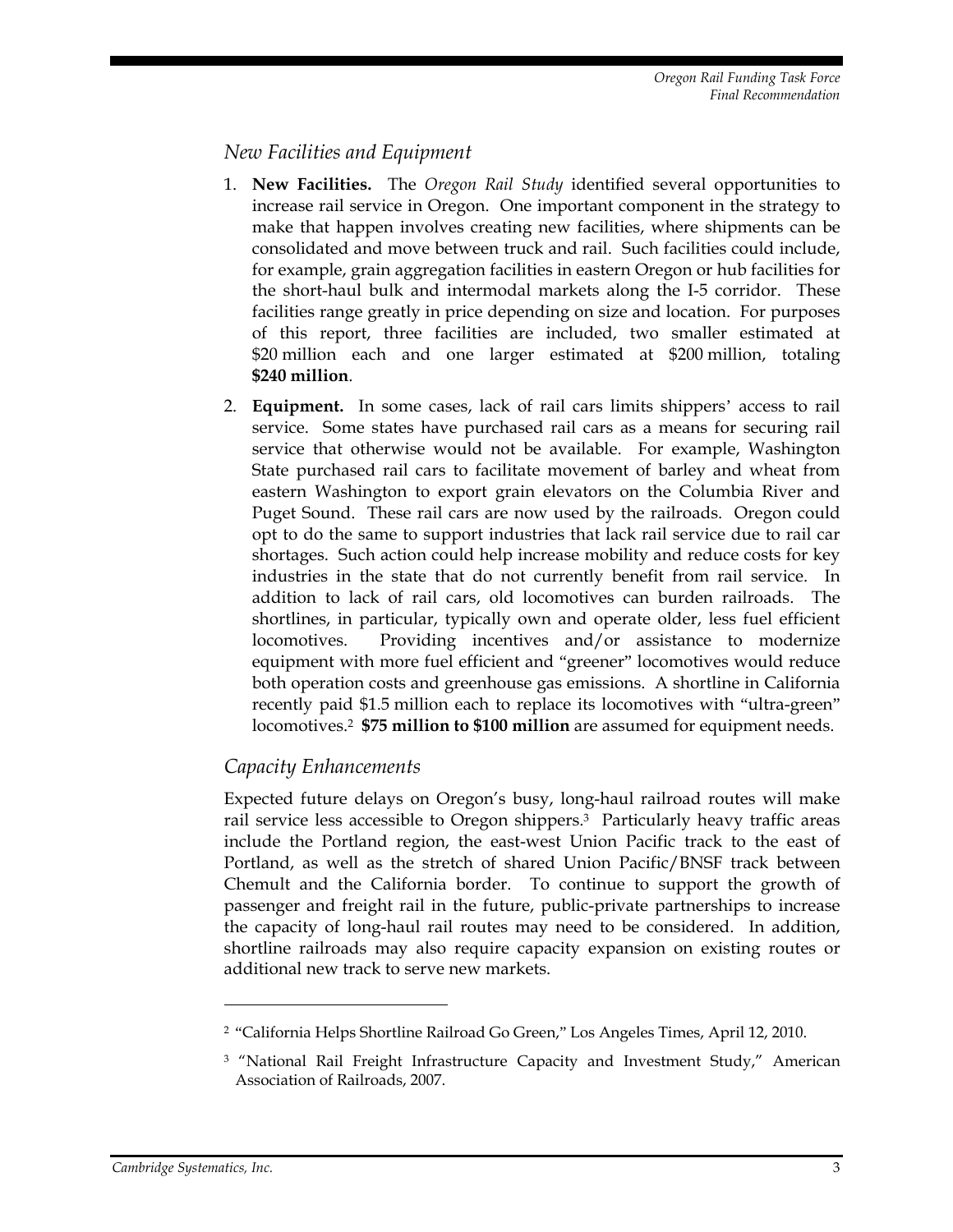While the cost of added capacity to meet future freight rail demand was not calculated for this study, it is important to note that these costs may be significant, as average per mile costs for new capacity range from **\$1 million to \$5 million per mile**.

#### **Passenger Rail Needs**

Currently, the states of Oregon and Washington fund rail service between Eugene and Vancouver BC; this service is known as the Amtrak *Cascades*. Oregon's costs, about \$5 million per year, are primarily funded by custom vehicle license plate fees. Intercity passenger rail between Eugene and Portland is part of a broader initiative for higher-speed rail service in the Northwest. Washington and Oregon have planned, studied, and hosted state-sponsored passenger rail service on this federally designated Pacific Northwest Rail Corridor (PNWRC) since 1994. State planning efforts in 1992, 2001, and again in 2006 concluded that the Willamette Valley section of the PNWRC should continue to be developed for expanded intercity passenger rail service to meet expected population growth in the region. Higher-speed rail could also alleviate congestion on I-5, for which no capacity expansion is planned.

These passenger rail improvements require operating, maintenance, and capital funding well beyond the yield from custom license plates. Unmet costs for operating the Eugene to Portland service for the next five years at current service levels range between **\$10 million and \$20 million**. ODOT has identified \$2.3 billion in capital improvements necessary to improve passenger rail service reliability, frequency, and trip time between Eugene and Portland on existing freight rail lines. A 20- to 50-percent State match is required to leverage Federal funding, which is **\$460 million to \$1.15 billion**. Washington has already been awarded nearly \$800 million to improve its portion of the PNWRC. It is important to note that these improvements to passenger rail may also provide benefits to the freight railroads, as both currently operate on the same tracks between Portland and Eugene.

#### **Summary of Rail Needs**

Table 2 below summarizes the estimated annual rail funding needs discussed above, which equates to approximately **\$57 million to \$182 million**. To reiterate, the State is not entirely responsible for funding these needs. The degree to which the State contributes funding varies with each project.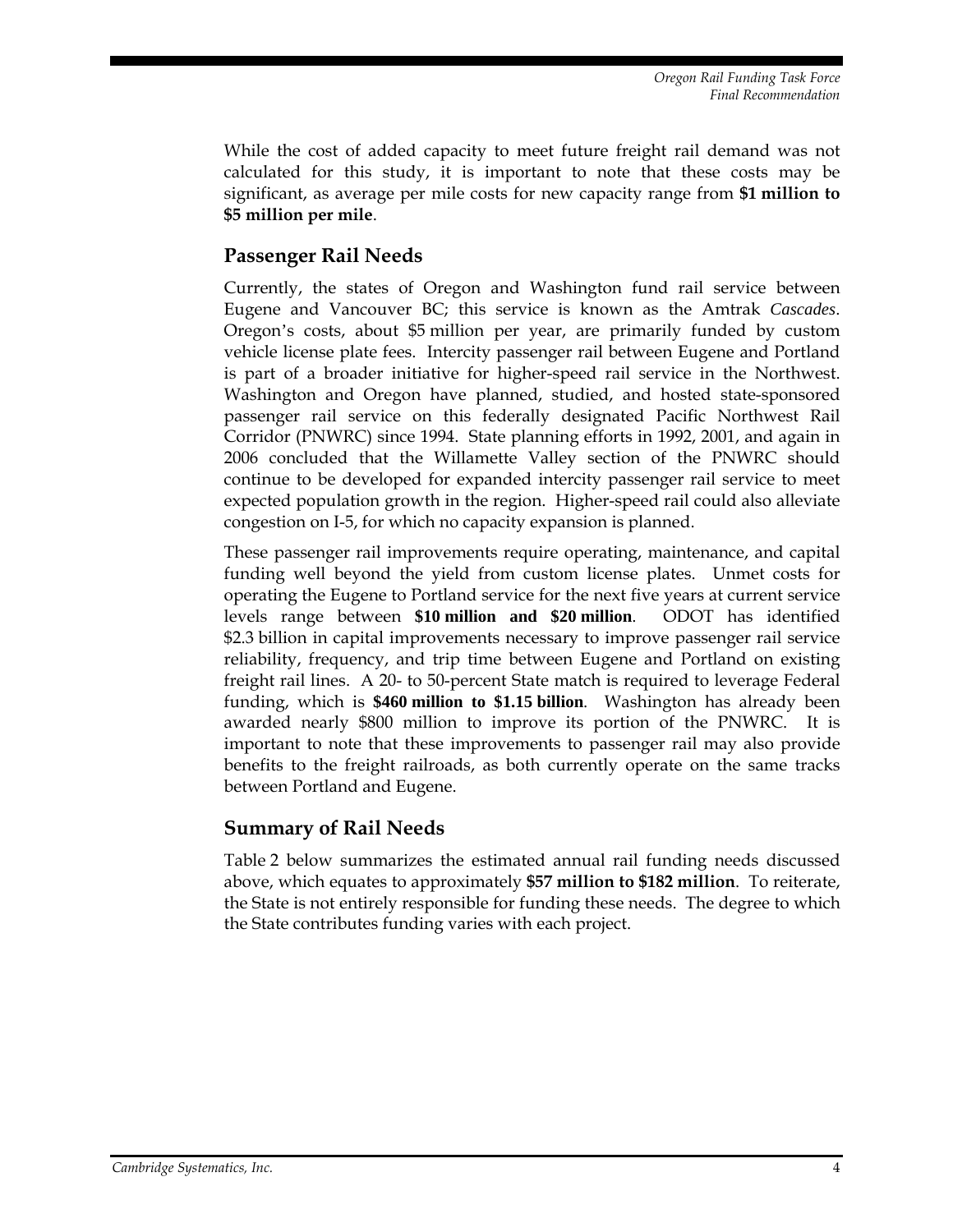| Category                                | Annual Needs, Next 20 Years<br>(Millions) |
|-----------------------------------------|-------------------------------------------|
| Freight Rail Capital Funding Needs      | $$32 - $120$                              |
| Passenger Rail Capital Funding Needs    | $$23 - $58$                               |
| Passenger Rail Operations Funding Needs | $$2 - $4$                                 |
| Total                                   | $$57 - $182$                              |

**Table 2. Annual Oregon Rail Needs, Freight and Passenger** 

## **RECOMMENDED RAIL FUNDING PACKAGE**

#### **Overview**

Once the rail needs were determined, the next step was to select funding sources that would help the State meet these needs. The *ORFTF* started with a list of 20 potential funding options, which was narrowed down to five:

- 1. **Special District.** It is recommended that a special district be formed to fund passenger rail capital projects and operating costs. The district should include the counties of Multnomah, Clackamas, Washington, Marion, Linn, and Lane, which encompasses the region served by passenger rail between Eugene and Portland. It is recommended that the legislature create the district and set the election date for the special district to approve the taxing authority. Through an average increase in property taxes across the six counties of 1.38 percent, **\$45 million** could be raised annually.
- 2. **Lottery Proceeds.** It is recommended that the State allocate a portion of its lottery proceeds specifically for freight rail improvements. To meet expected freight rail needs, it is recommended that at least **\$20 million** annually be allocated specifically for freight rail needs. This amount is similar to the rail investments made through the *Connect*Oregon program to date, annualized over six years. These funds could be used in a "pay-as-you-go" approach, or used as debt service on a front-loaded bonded approach which could yield \$240 million up front with a 20 year repayment period, or a combination of both. Exactly how these funds are administered, for example as part of the *Connect*Oregon program or a new separate program, was not determined.
- 3. **Railroad Property Tax Reallocation.** It is recommended that current and future property taxes that freight railroads pay in Oregon be reallocated from the counties to the State for freight rail improvements. Currently, railroad property taxes are distributed to more than 1,200 local taxing districts throughout the state that include school districts, cities, counties, and others. To backfill diminished county revenues, a telephone access fee (discussed below) is recommended for implementation. At the outset, the reallocation of property taxes would result in **\$10 million to \$15 million** in annual revenues for freight rail improvements.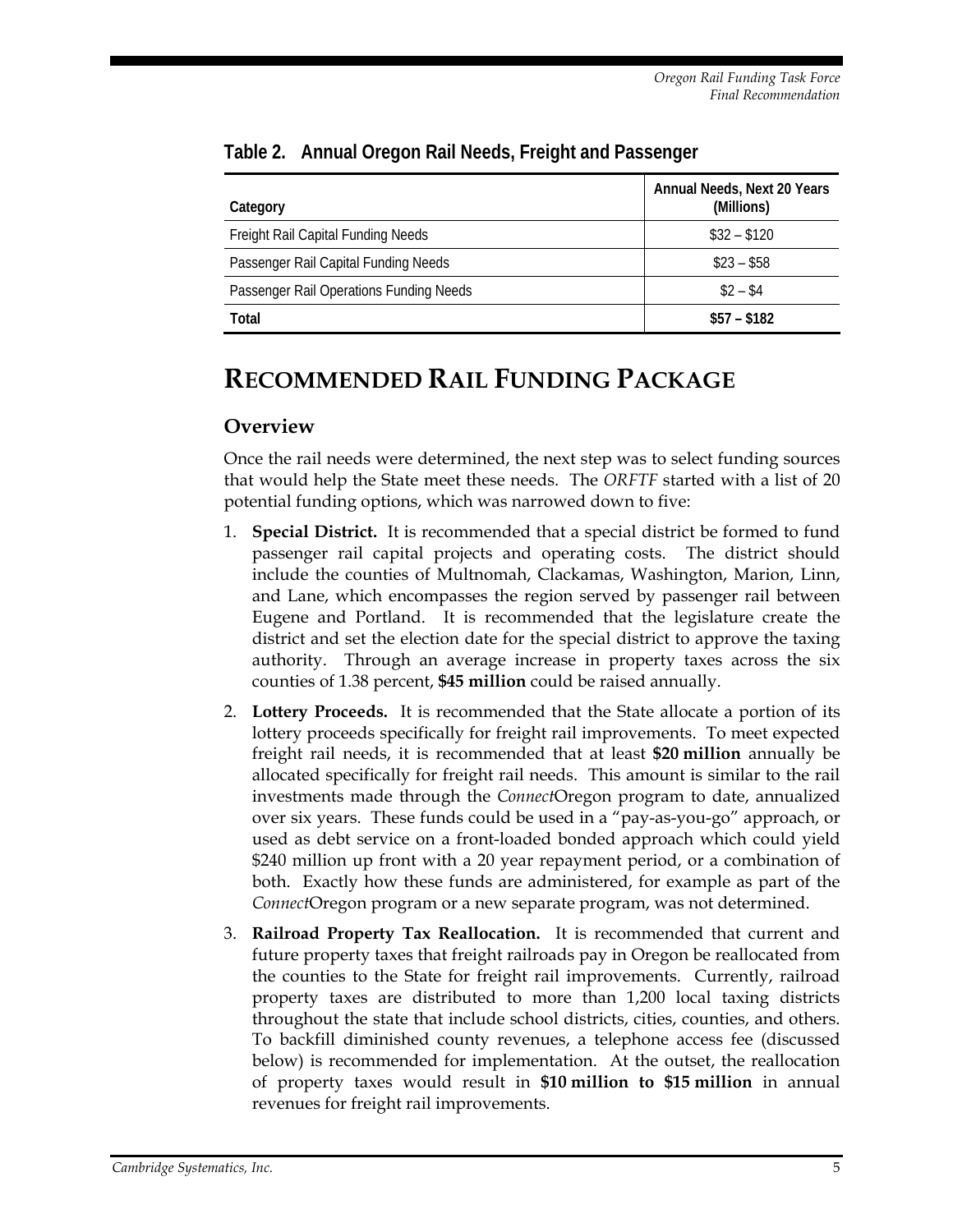- 4. **Telephone Access Fee.** It is recommended that a monthly fee of between \$0.17 and \$0.26 be applied to telecommunications lines and devices, including land lines and cellular phones.4 Estimated revenues of \$10 to \$15 million from this fee should be used to backfill county funding gaps as a result of the Railroad Property Tax Reallocation option recommended above. Oregon's state-local excise tax on wireless services ranks 48<sup>th</sup> among all states at 2.27 percent (for comparison, Washington State charges 16.04 percent).5
- 5. **Rail tax credit.** The major, long-haul railroads make infrastructure investment decisions based primarily on the return on investment (ROI) of a project. Maintaining and improving network fluidity at the national level is a key focus of the railroads, and factors into ROI. Given that Oregon is ranked 39th nationally in terms of total rail tonnage carried, rail infrastructure projects in other states may take precedence over Oregon projects when an investment decision is made. One way to increase the ROI of potential rail projects and encourage major private infrastructure investments by the freight railroads in Oregon is to offer investment incentives.

As a result, an Oregon rail investment tax credit focused on supporting major railroad projects is recommended. Projects could include major rail capacity enhancement projects or major rail facilities that would not have been built without the tax credit in Oregon. It is also suggested that projects under consideration for tax credits are included in the *Oregon Rail Plan*. Funding for the tax credit would come from general fund revenues, which should be capped.

The recommended rail funding sources are summarized in Table 3. If each of the revenue streams is realized, an estimated **\$75 million to \$80 million** will be available to meet rail needs. Table 4 summarizes how the revenue yields from each funding source would be used.

<u>.</u>

<sup>4</sup> It is recommended that the same devices targeted by the 911 Emergency Communications Tax are taxed: http://www.oregon.gov/DOR/STATS/docs/ExpR11- 13/tax-expenditure-chapter-8.pdf?ga=t.

<sup>5</sup> http://www.forbes.com/static\_html/misc/wirelesstaxes.shtml.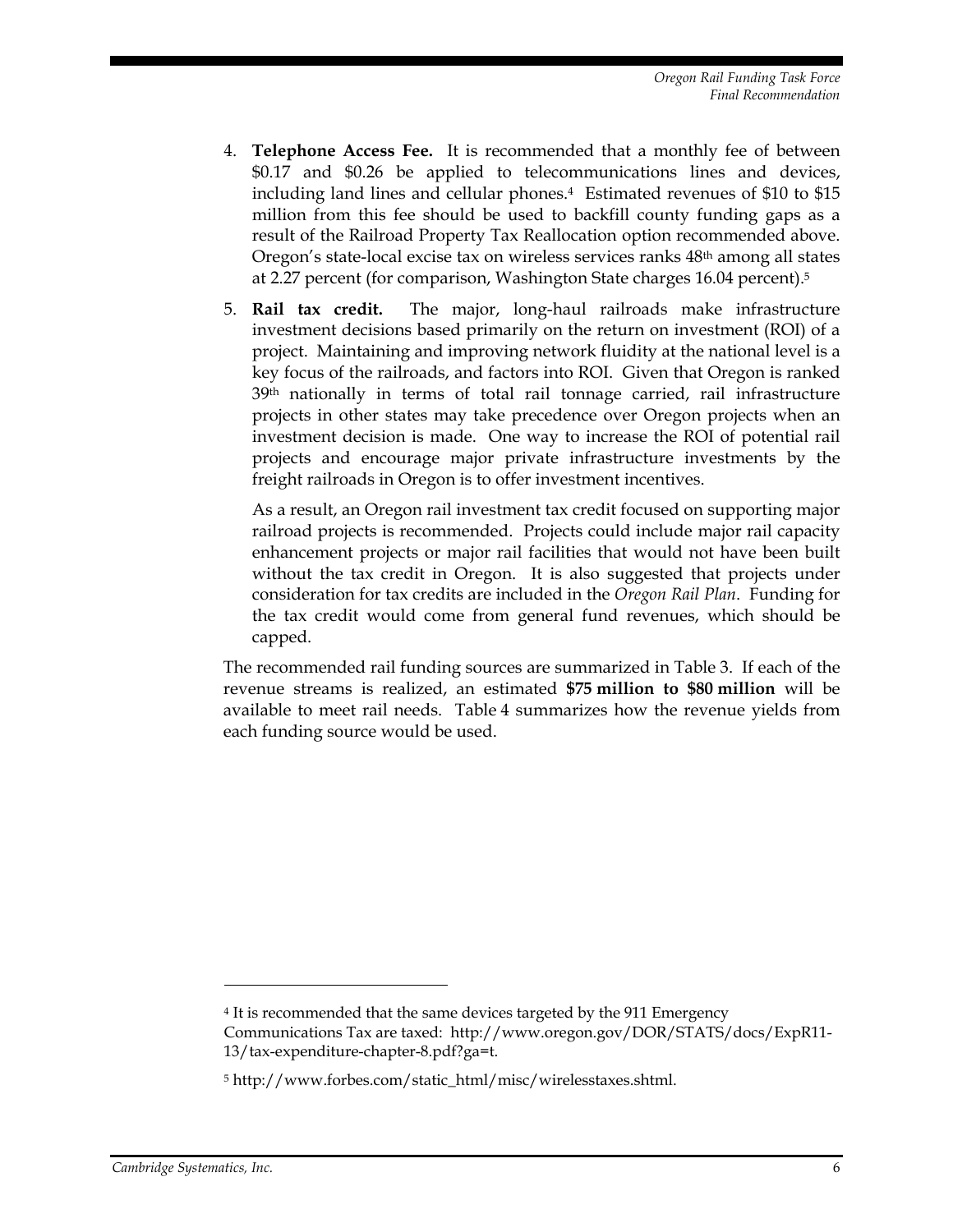| Funding<br>Source                        | <b>Details</b>                                                                                                                                                                                                                                                                                                                             |
|------------------------------------------|--------------------------------------------------------------------------------------------------------------------------------------------------------------------------------------------------------------------------------------------------------------------------------------------------------------------------------------------|
| Special                                  | \$45 million annual contribution (expected increase over time).<br>$\bullet$                                                                                                                                                                                                                                                               |
| <b>District</b>                          | District boundaries include Multnomah, Clackamas, Washington, Marion, Linn, and<br>٠<br>Lane Counties.                                                                                                                                                                                                                                     |
|                                          | Subject to Measure 5 and 50 Limits.<br>٠                                                                                                                                                                                                                                                                                                   |
|                                          | Estimated increase in total property taxes in the six counties is 1.38 percent, when<br>compared to Fiscal Year (FY) 2010-2011 property taxes.                                                                                                                                                                                             |
| Lottery<br>Proceeds                      | Minimum of \$20 million annual contribution to be appropriated each legislative session.<br>$\bullet$<br>Will require lobbying efforts each biennium; no constitutional dedication of funds.<br>$\bullet$<br>May be used as "pay-as-you-go" or used to repay \$240 million in bonds over 20 years;<br>or a combination of both approaches. |
| Railroad<br>Property Tax<br>Reallocation | \$10 million-\$15 million annual contribution (expected increase over time).                                                                                                                                                                                                                                                               |
|                                          | Includes reallocation of both current and future railroad property tax payments to rail<br>$\bullet$<br>improvements.                                                                                                                                                                                                                      |
|                                          | Statewide.<br>$\bullet$                                                                                                                                                                                                                                                                                                                    |
|                                          | Revenue lost at the local level will be backfilled by revenues from a telephone access<br>$\bullet$<br>fee.                                                                                                                                                                                                                                |
| Telephone<br><b>Access Fee</b>           | \$10 million-\$15 million in revenue generated; intended as a funding source to backfill<br>county revenues lost as a result of railroad property tax reallocation. As a result,<br>revenues from this funding source are not counted towards the \$75 million-\$80 million<br>revenues.                                                   |
|                                          | Tax would be applied to the same telecommunications devices as the 911 tax; this<br>includes landlines and cellular phone lines.                                                                                                                                                                                                           |
|                                          | Statewide.<br>$\bullet$                                                                                                                                                                                                                                                                                                                    |
| Rail tax credit                          | No annual contribution; funded by general fund.<br>$\bullet$                                                                                                                                                                                                                                                                               |
|                                          | Targeted to large-scale additions or improvements to the rail system.<br>٠                                                                                                                                                                                                                                                                 |
|                                          | Projects must be in Oregon Rail Plan to be eligible; must meet other thresholds that are<br>٠<br>to be determined, but which will include a clear demonstration of public benefit.                                                                                                                                                         |

**Table 3. Funding Options Included in Recommended Rail Funding Package**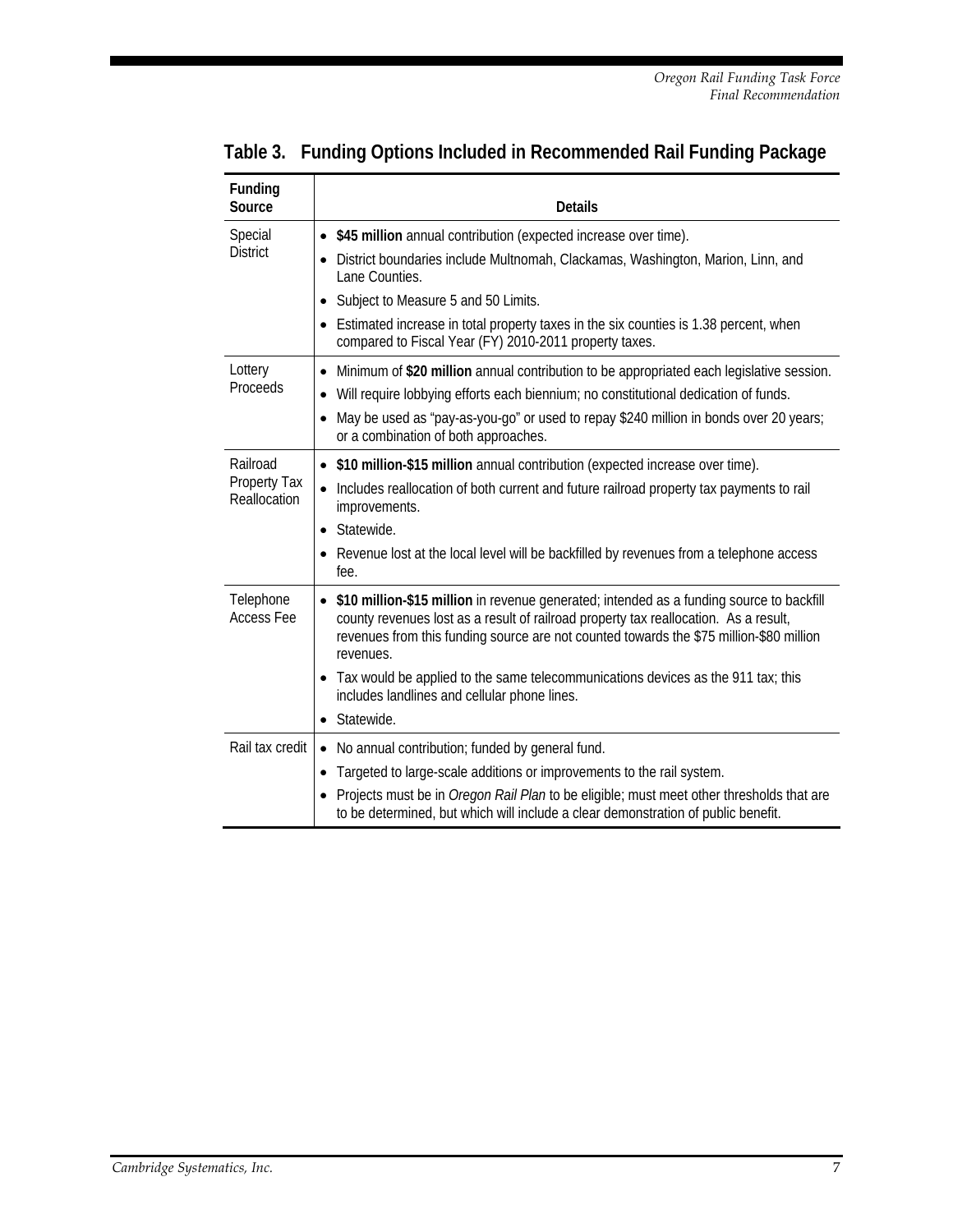| <b>Rail Funding</b><br>Source                | <b>Estimated Annual</b><br>Revenue Yield<br>(in Millions) | <b>Freight Rail</b><br><b>Capital Cost</b><br><b>Needs</b><br>(\$32M to \$120M<br>Annually<br>for 20 years) | Passenger Rail<br><b>Capital Cost Needs</b><br>(\$23M to \$58M<br>Annually<br>for 20 years) | Passenger Rail<br><b>Operating Cost</b><br><b>Needs</b><br>\$2M to \$4M\$<br>Annually<br>for Next 5 Years) |
|----------------------------------------------|-----------------------------------------------------------|-------------------------------------------------------------------------------------------------------------|---------------------------------------------------------------------------------------------|------------------------------------------------------------------------------------------------------------|
| Special district                             | \$45                                                      |                                                                                                             |                                                                                             |                                                                                                            |
| Lottery Proceeds                             | \$20                                                      | ✓                                                                                                           |                                                                                             |                                                                                                            |
| Railroad Property<br><b>Tax Reallocation</b> | \$10-\$15                                                 |                                                                                                             |                                                                                             |                                                                                                            |
| Telephone<br>Access Fee <sup>a</sup>         | \$10-\$15                                                 | Allocated to local governments                                                                              |                                                                                             |                                                                                                            |
| Rail Tax Credit                              | ΝA                                                        | ✓                                                                                                           |                                                                                             |                                                                                                            |

**Table 4. Allocation of Funding Sources by Need**

Note: A check  $(\checkmark)$  indicates that it is assumed the revenues from a specific rail funding source will be used to meet that specific need(s). For example, in the above table, it is suggested that tax revenues from the special district will be used for passenger capital and operating cost needs.

<sup>a</sup> Note that the telephone access fee proceeds will backfill the county funding gaps created by the Railroad Property Tax Reallocation option.

In order for these funding streams for rail improvements to become reality, legislative actions will be required. Key legislative actions include:

- 1. **Special District.** Although **s**pecial districts can be created for transportation purposes per ORS Chapter 267, it is recommended that the legislature create the special district and set the election date for the special district to approve the taxing authority.
- 2. **Lottery Proceeds.** During each legislative session, it will be necessary to request funding from lottery proceeds for rail needs.
- 3. **Railroad Property Tax Reallocation.** A bill is required that will allow the State to redirect local revenues for statewide rail improvements.
- 4. **Telephone Access Fee.** A bill is required to assess a new usage tax on telecommunications users.
- 5. **Rail Tax Credit.** A bill is required to create the rail tax credit program.

Since none of the sources requires a constitutional change, it would be technically possible to have revenue streams in place by January 1, 2014. This would require approval of legislation above by the 2013 legislature. However, given political realities and the need to garner support for certain items such as the special district, this may be optimistic.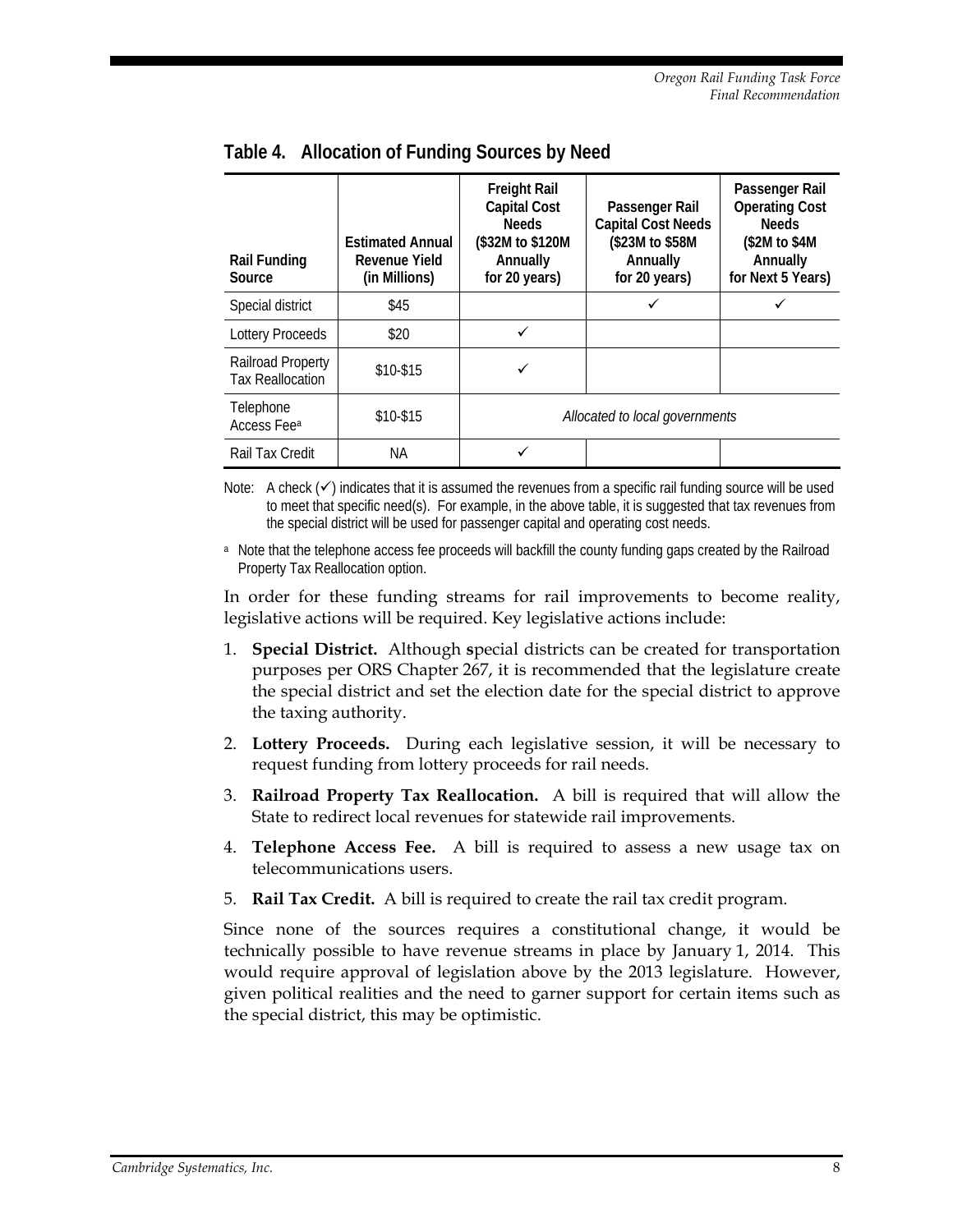# **PROCESS TO DEVELOP FUNDING RECOMMENDATION**

This section describes the process that the *ORFTF* undertook in developing the funding package described above. *ORFTF* meetings were held on the following dates in 2011:

- April 22nd;
- June 29th,
- October 6<sup>th</sup>; and
- November 15th.

The first step was to understand Oregon's rail funding needs, as shown in Table 2. Next, based on research performed for the *Oregon Rail Study* and through additional research, a starter set of potential rail funding sources was developed for discussion with the *ORFTF* at the April 22nd meeting. These 20 funding options are described here briefly:

- **1. Motor home weight fees.** For this option, a flat fee would be added to the annual license fee of a motor home in Oregon.
- **2. Sales tax on motor fuels.** Unlike the gas tax, which is determined based on the volume of fuel purchased, this tax would be assessed on the *price* of the fuel purchased.
- **3. Motor fuels tax.** This is almost the same as Number 2 above; however, this would tax motor fuels based on the *volume* of fuel purchased.
- **4. Motor vehicle title.** Upon registration of vehicles with the DOT, this option would levy a tax. In addition, a fee would be assessed for transactions that require a copy of a title or title replacement.
- **5. Motor vehicle sales and use tax.** This tax would apply to retail sales, leases, and transfers of motor vehicles.
- **6. Passenger vehicle weight fee.** This is a fee that would be charged annually in addition to licensing fees, and would vary based on the weight of the vehicle.
- **7. Rental car taxes.** For this option, additional taxes or fees can be assessed on car rentals in the state.
- 8. **General sales tax.** A sales tax would be added to sales of goods or services throughout the state.
- 9. **Auto insurance fee.** This option would add a fee to auto insurance payments that would be used to fund rail needs.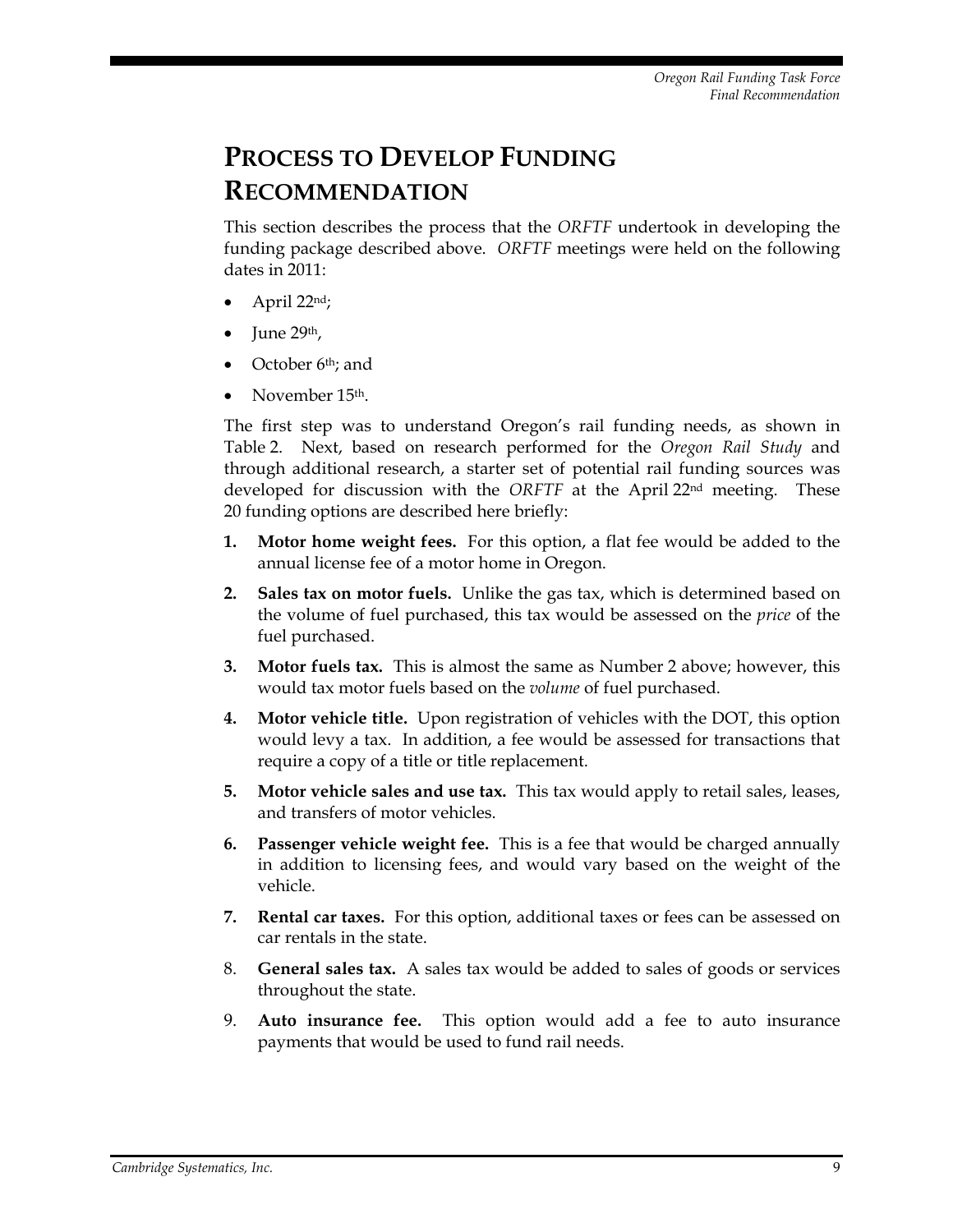- 10. **Industry harvest tax.** For this option, a tax would be levied on the value of harvested goods, such as timber, agricultural products, or others (or any combination).
- 11. **Freight railroad fees (volume based).** This option requires fees to be assessed on the volume of railroad cargo, usually by specific corridor or facility.
- 12. **Freight railroad fees (revenue based).** This option requires fees to be assessed on railroad revenue.
- 13. **Lottery proceeds.** Lottery proceeds would be dedicated to rail needs.
- 14. **Passenger rail charges.** This is an additional charge that current and future users of the passenger rail system would pay to support rail improvements.
- 15. **Fee on bulk cargo moving through Port of Portland.** This fee would be charged to bulk cargo shipments through the Port of Portland.
- 16. **Fee on container/automobile cargo moving through Port of Portland.** This option would require shippers to pay a fee on containers and automobiles that utilize the Port of Portland to pay for rail improvements.
- 17. **Railroad property tax reallocation.** For this option, all railroad property would be assessed and the property tax proceeds would be reallocated to a new State fund for railroad improvements.
- 18. **General funds.** These are nondedicated revenue sources combined for general governmental purposes.
- 19. **Telephone access fee.** This option would assess a monthly tax on land and/or cellular phone lines in the state to fund transportation or rail needs.
- 20. **Special district.** A special district, with taxing authority, could be formed to fund and operate passenger rail.

Based on input from members of the *ORFTF*, 10 options were recommended for further analysis as shown in Table 5. These remaining 10 options were then evaluated based on the following criteria:

- **Potential revenue yield.** This criterion differentiated funding options by providing an estimated annual revenue yield for each potential funding source.
- **Ease of collection**. This criterion evaluated the ease with which it is possible to collect the funds, taking into account existing collection mechanisms for existing receipts and the estimated complexity of collection for a particular funding option.
- **Ease of administration.** This criterion evaluated the degree of difficulty in administering a particular funding option. Factors that can impact the ease of administration include the effort and general cost associated with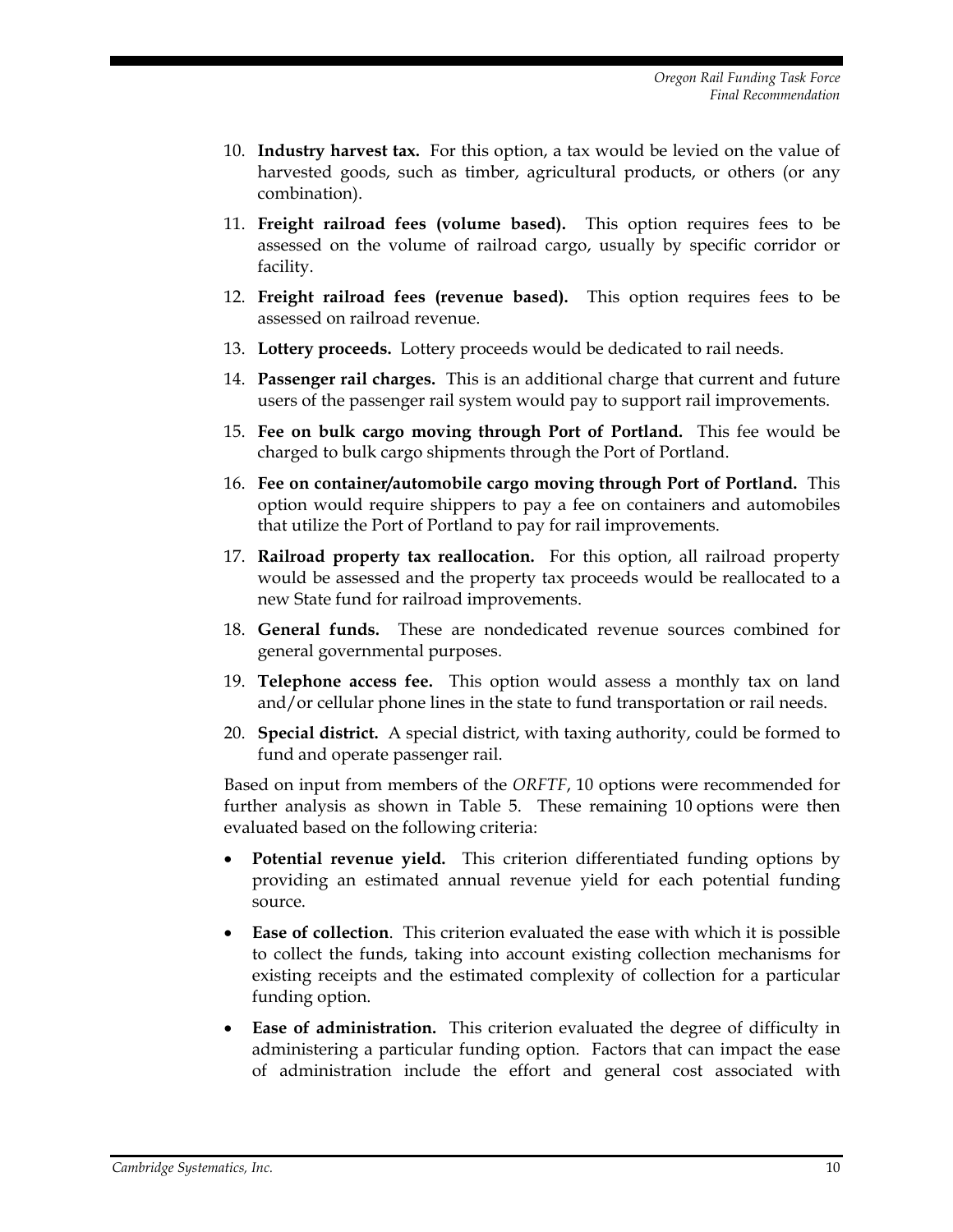management, labor, administrative reorganization, collection, enforcement, and other areas.

- **Enforcement capability.** This criterion was used to evaluate whether a funding option can be easily and universally enforced.
- **Support for competitiveness.** This criterion was used to evaluate how Oregon's economic competitiveness will be impacted by a potential funding option.
- **Overview of general legal/policy issues.** This criterion highlighted some of the key legal and political issues associated with each potential funding option.
- **Cost equity issues.** This criterion highlighted instances where a particular funding source may require an entity or region to pay a disproportionally high share of the cost to achieve these statewide benefits.
- **Applicability to rail needs**. This criterion highlighted the most appropriate use of revenues from this funding source, whether it is for freight rail capital needs, passenger rail capital needs, passenger rail operations needs, or a combination of the three.

At the October 6th meeting, the *ORFTF* developed a recommendation, which was finalized at the November 15<sup>th</sup> meeting. After analyzing over 20 potential funding options in this process, the *ORFTF* recommends a revenue package that consists of five funding sources that will result in annual proceeds of **\$75-\$80 million** to meet Oregon's rail needs.